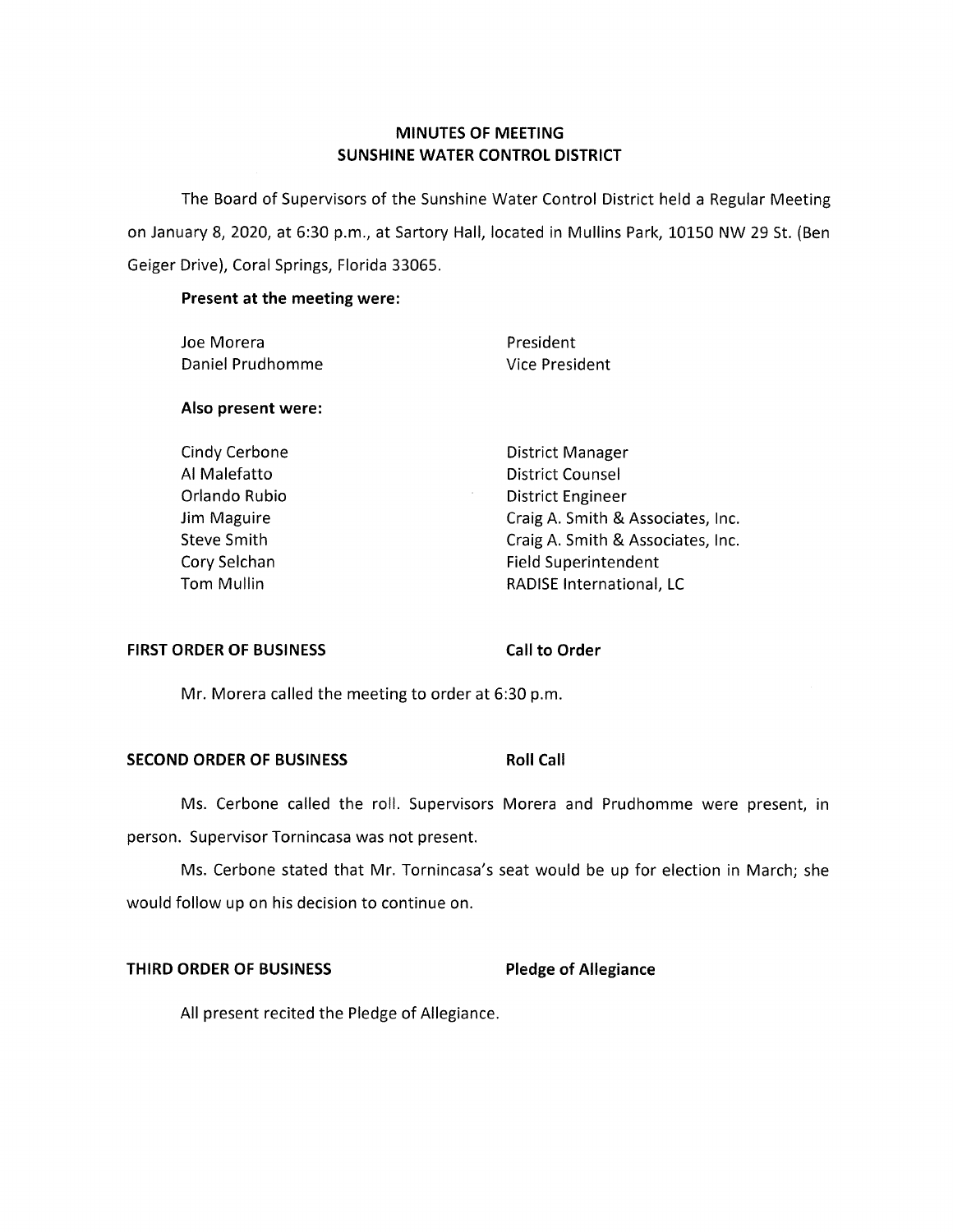**FOURTH ORDER OF BUSINESS Public Comments [3-Minute Time Limit]**  (*Comments should be made from the microphone to ensure recording. Please state your name prior to speaking)* 

There being no public comments, the next item followed.

### ■ **District Engineer:** *Craig A. Smith* **&** *Associates*

**This item, previously Item 981, was presented out of order.** 

### **I. Presentation: Monthly Report**

Mr. Rubio stated the RADISE International, LC (RADISE) Report listed the results of the soil tests for all six West Outfall Canal (WOFC) bridge crossings and included the soil design parameters to be used to analyze the ability proposed in each section of the crossing, beginning with the vehicular bridges, pedestrian bridges and then pipe crossings.

Mr. Tom Mullin, RADISE Chief Geotechnical Engineer, reviewed the Report, the tasks and tests performed and current soil conditions. The bridges with less headroom would be challenging and approached differently than those with more headroom. Further inspections were planned for next week, before presenting a recommendation for the next phase of the reporting and before proceeding with Phase 2 of the project, which would be the design activity. Mr. Mullin responded to Mr. Morera's questions regarding the distances of the boring to the bridge, which bridge had headroom issues, considering the cost benefit of a project first, the depth of the borings, etc.

Mr. Selchan prioritized the bridges and stated that the Atlantic bridge was the least restricted of the bridges to address, as it has the deepest area and the best flow profile; he recommended completing that one last if it becomes one of the most difficult and expensive in the program.

Mr. Maguire concurred with Mr. Selchan's rankings. Until the recommendations and project costs are presented, he does not know whether the crossing area would be incorporated with the work at each particular phase. Mr. Mullin stated he was preparing the engineering option design recommendation components and the write up for each bridge.

Mr. Maquire stated the pump station plans and Phase 2 recommendations would be presented in March. Ms. Cerbone stated further discussions regarding the March and April meeting and the ability of having a quorum would be discussed later in the meeting.

2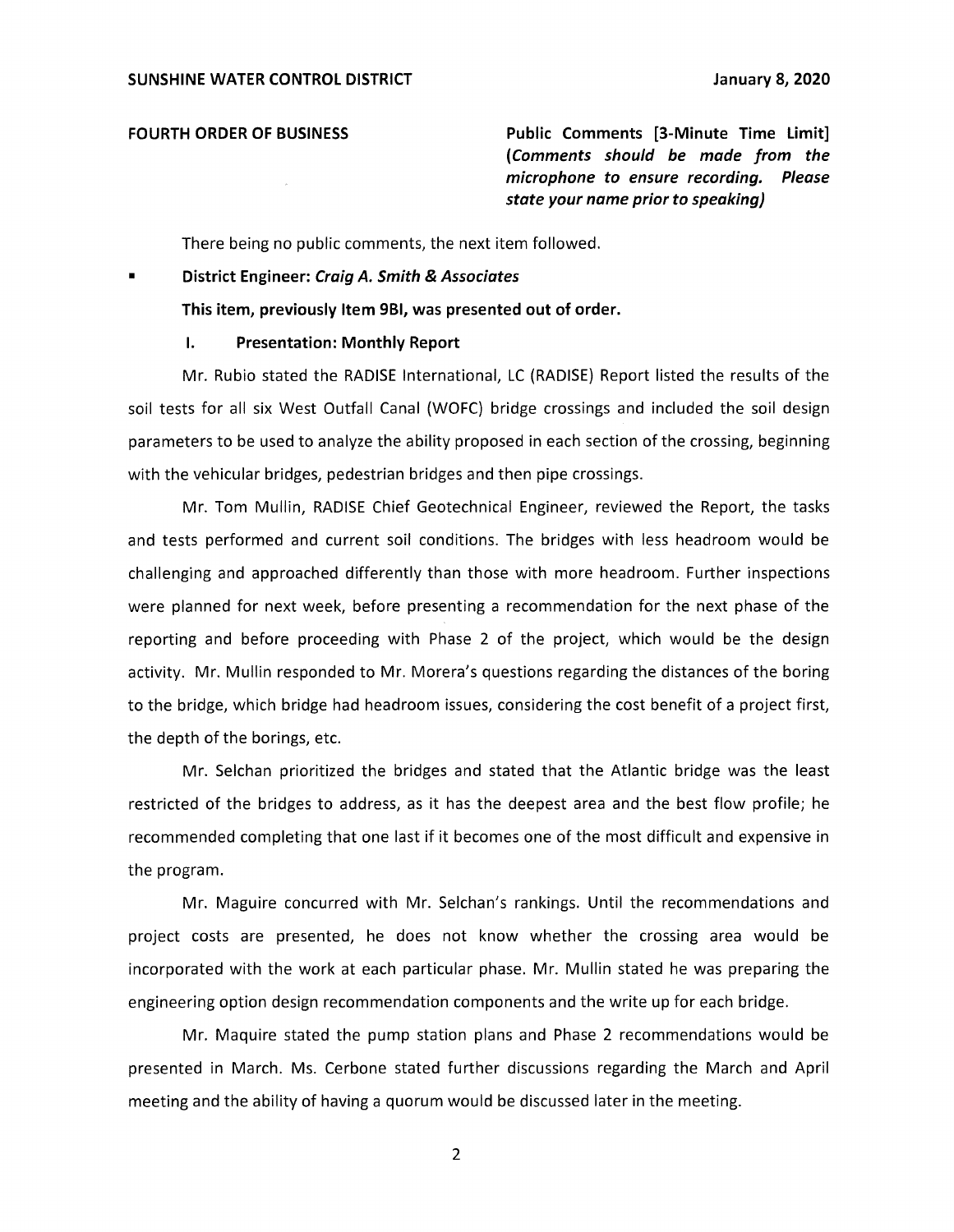### **a. Proposed Capital Projects**

Mr. Rubio stated the Canal 20-lA improvement construction project commenced in conjunction with staking out the project; he expected the project to be completed in two weeks, weather permitting. Mr. Maguire confirmed that the Country Club does not intend to perform work on its side, simultaneously with the District.

### **b. Permit Applications**

### • **FPL Pole Replacement**

Mr. Rubio presented the recommendation letter for the right-of-way permit to Florida Power & Light Company (FPL).

**On MOTION by Mr. Morera and seconded by Mr. Prudhomme, with all in favor, the Right-of-Way Permit Application, CAS Project No. 15-1826, submitted by Florida Power & Light Company (FPL), to install a new power pole between two existing poles, 1' off the edge of the existing pavement at Stranahan River, subject to the requirements, specifications and special conditions, as set forth in the recommendation letter dated December 19, 2019, was approved.** 

Mr. Rubio stated that a Letter of No Objection (LONO) was issued to Cornerstone Downtown, a redevelopment project at the southwest corner of Sample Road and University Drive. Discussion ensued regarding retention, using the existing drain system connected to the culverts, elevation, the entity responsible for repairs, etc. Mr. Selchan stated he did not see this build impacting the District and noted that the District is responsible for inspecting the culverts about every five years. If an issue is discovered, who would address it would depend on what is generating a problem, unless it is a general maintenance matter.

Mr. Rubio stated that the request for Termination of Easement by Bassett Brothers, Inc. was pending until the District's requirement that the area is returned back to its original condition is satisfied or it meets the South Florida Water Management District (SFWMD) permit conditions. A response from the property owner's Engineer was pending. Mr. Selchan stated the District should not approve this request until the owner returns with a remedy, as the easement is there to maintain the lake. Mr. Malefatto stated their counsel requested his assistance in processing the request; however, after further discussions with District Staff, he told them to make a formal application, as the request required input from the Engineer.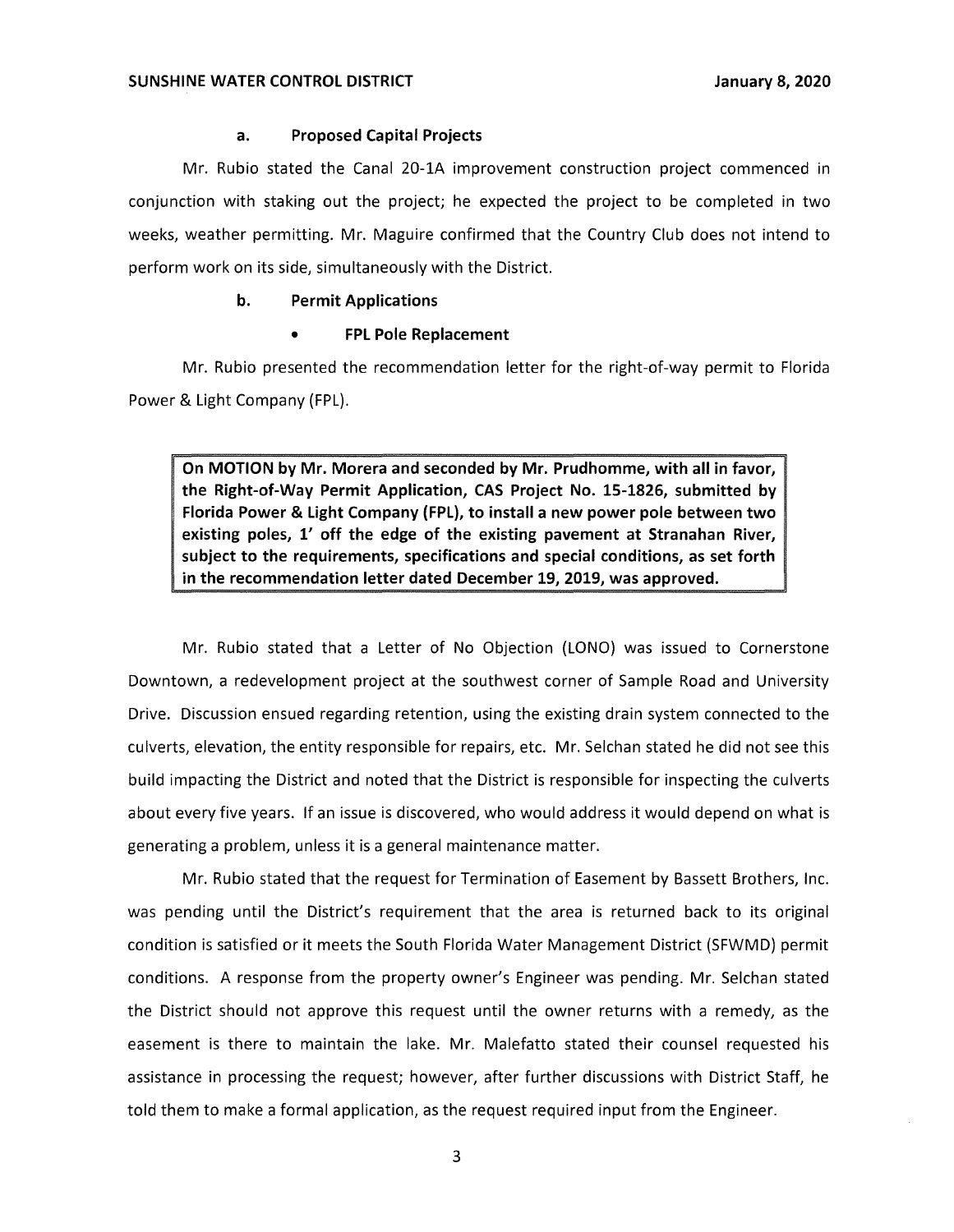Due to the lack of response from the AT&T contractor that damaged a culvert during drilling, Mr. Rubio would forward a draft letter detailing the timeline of events for Mr. Malefatto to use to send to the contactor.

Mr. Smith stated he was comfortable that the litigation settlement amount would allow them to address all the critical items at the pump station and be able to include utilizing some of the ideas reflected in their expert's report but he wanted to meet with Staff to review the pump station solutions to confirm the best route, before presenting the changes.

Mr. Selchan asked to speak with Dr. Werth about the ideas in his report. Ms. Cerbone stated that the report would be available to the District once the settlement documents are executed; she was concerned about speaking with Dr. Werth before that occurs. Discussion ensued regarding CAS implementing the recommendations in the report without collaborating with Dr. Werth or engaging him as a consultant, etc. Mr. Smith stated the District went into litigation against IBI because it did not get what it was supposed to get; the "fix" Dr. Werth gave was just a band aid and does not fix all the issues. Mr. Morera stated that Mr. Landis' position changed after he saw Dr. Werth's recommendation and asked for the documents to be reviewed. Mr. Smith disagreed with Mr. Morera's statement that Mr. Landis changed his position and stated the settlement amount was adequate to band aid the vortex problem but less than the actual cost to fix the problem as they should be able to get what was originally paid for.

Mr. Malefatto stated it was necessary to revise the Settlement Agreement he received to omit the confidentiality and indemnification clause inserted into the document. He would contact opposing counsel to submit the final version for execution.

Mr. Prudhomme expressed his faith in CAS' position.

CAS would work with Staff and present the proposed plan to fix the pump stations at the next meeting.

# **FIFTH ORDER OF BUSINESS Acceptance of Unaudited Financial Statements as of November 30, 2019**

Ms. Cerbone presented the Unaudited Financial Statements as of November 30, 2019. Discussion ensued regarding the Capital Outlay project list; recommendations on whether to

4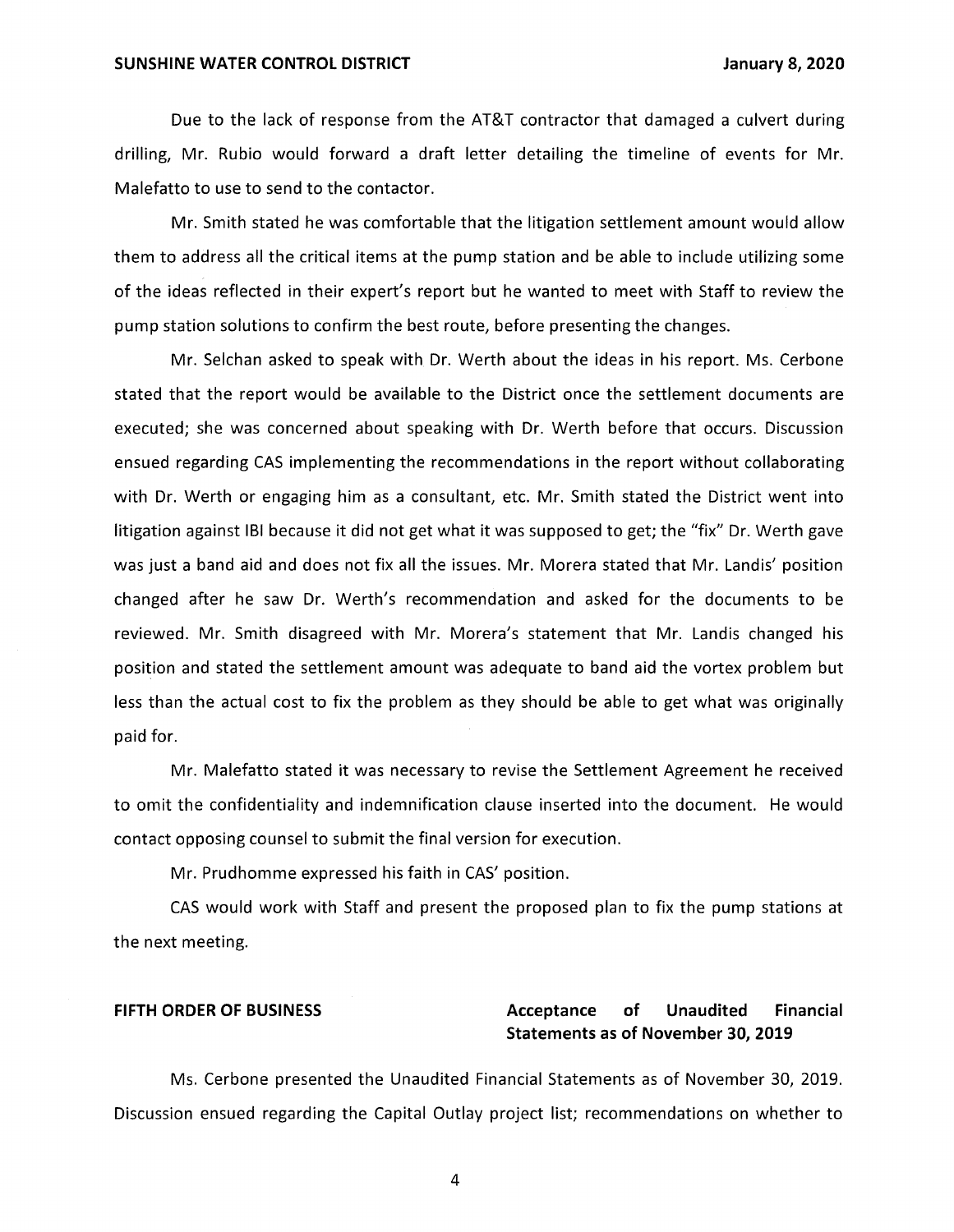proceed this year with the Westchester project or another project would be presented at the next meeting, while awaiting the settlement funds.

**On MOTION by Mr. Prudhomme and seconded by Mr. Morera, with all in favor, the Unaudited Financial Statements as of November 30, 2019, were accepted.** 

**SIXTH ORDER OF BUSINESS Approval of December 4, 2019 Regular Meeting Minutes** 

Mr. Morera presented the December 4, 2019 Regular Meeting Minutes.

**On MOTION by Mr. Prudhomme and seconded by Mr. Morera, with all in favor, the December 4, 2019 Regular Meeting Minutes, as amended to incorporate all edits previously submitted to Management, were approved.** 

### **SEVENTH ORDER OF BUSINESS FOR Public Comments**

There being no public comments, the next item followed.

# **EIGHTH ORDER OF BUSINESS Supervisors' Communications**

Mr. Prudhomme hoped everyone had a nice New Year and for things to go well for Mr. Tornincasa. He asked about the March Landowners' meeting. Ms. Cerbone stated it would be discussed later in the meeting.

Mr. Morera wished everyone a good New Year, with good health and peace and stated that, although a lot of moving parts and changes were expected this year, he believed that the team would successfully make the District function better. He thanked everyone for leading the District in the right direction. He hoped Mr. Tornincasa would continue to improve and able to attend the meetings soon.

### **NINTH ORDER OF BUSINESS STATES STAFF Reports**

**A. District Counsel: Lewis, Longman & Walker, P.A.**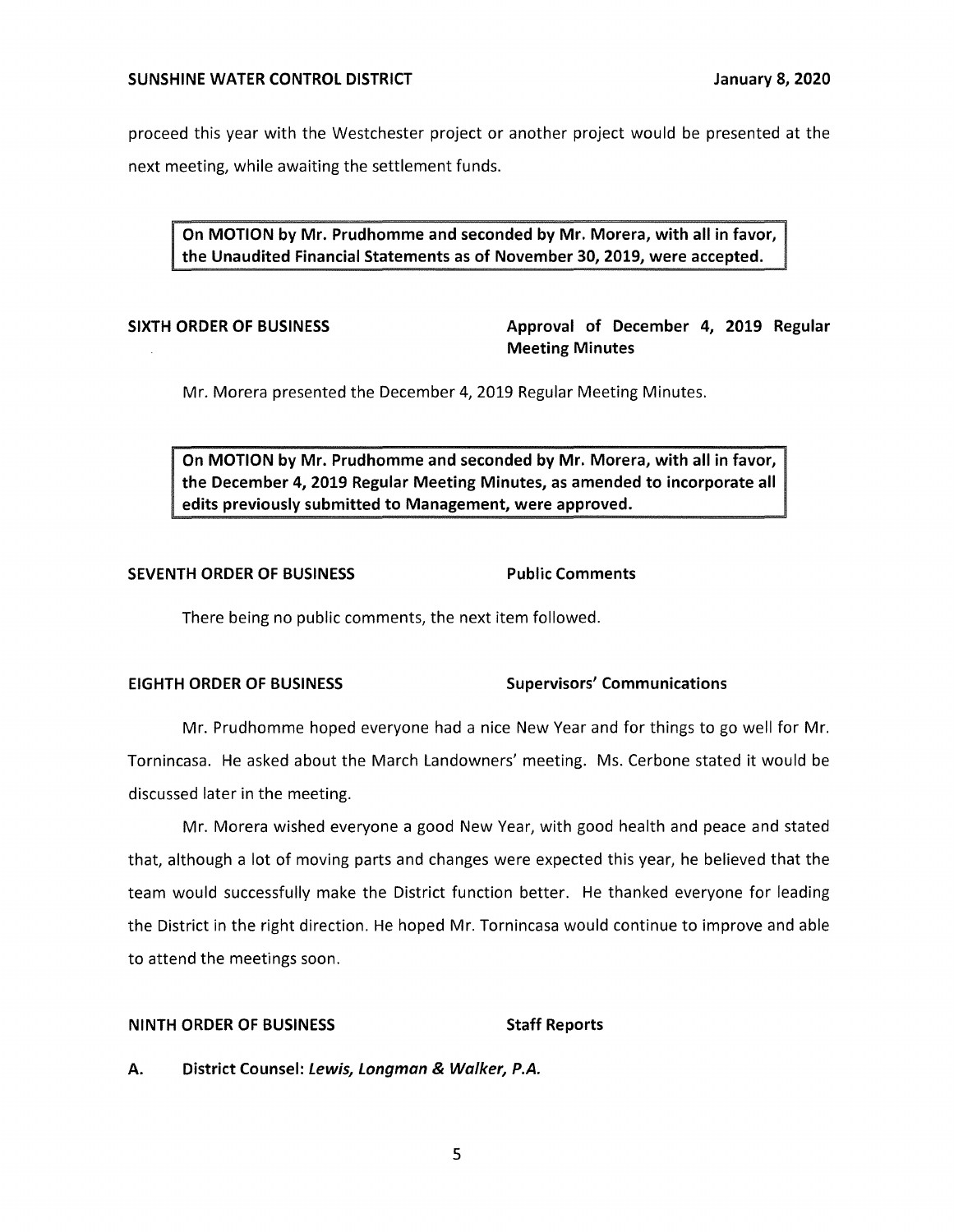Mr. Malefatto distributed proposed State legislation, filed by Representative Daly, to change the way voting is done for Special Districts. If the bill passes, elections would be held in November, 2024. The Board would remain in place until 2024 but, if someone resigns, the seat vacated would need to be filled. He would continue to follow the legislation and provide any updates.

# **B. District Engineer: Craig** *A.* **Smith & Associates**

- I. **Presentation: Monthly Report** 
	- **a. Proposed Capital Projects**
	- **b. Permit Applications** 
		- **FPL Pole Replacement**

This item was presented following the Fourth Order of Business.

### **C. District Engineering Consultant: John McKune**

There being no report, the next item followed.

### **D. District Field Supervisor: Cory Se/chan**

Mr. Selchan reported the following:

 $\triangleright$  As of the last meeting, the District was 10" behind its annual rainfall of 67" but 6.5" was recouped in December, leaving the District just 5" shy of the normal average.

 $\triangleright$  The canals continued to look good.

Mr. Selchan wished everyone a happy New Year and stated he was optimistic about the District revisiting and working with Staff to resolve some lingering issues.

In response to questions about staff retention and equipment, Mr. Selchan stated that, as long as they can provide the same level of service, staff retention would remain as is. He stated his truck would be replaced this year and he plans to replace the boats soon.

### **E. District Manager: Wrathe/1, Hunt & Associates, LLC**

Ms. Cerbone stated that, due to safety issues, longer tables would be used to set up the meeting room until the City notifies her that the card tables are safe.

Ms. Cerbone stated with regard to the Federal Emergency Management Agency (FEMA) claim, she received a request to update information about a single line audit via a website; however, the Controller in Management's office advised her not to respond until she spoke to a representative from FEMA or Florida PA, who is administering the funds. An email indicating

6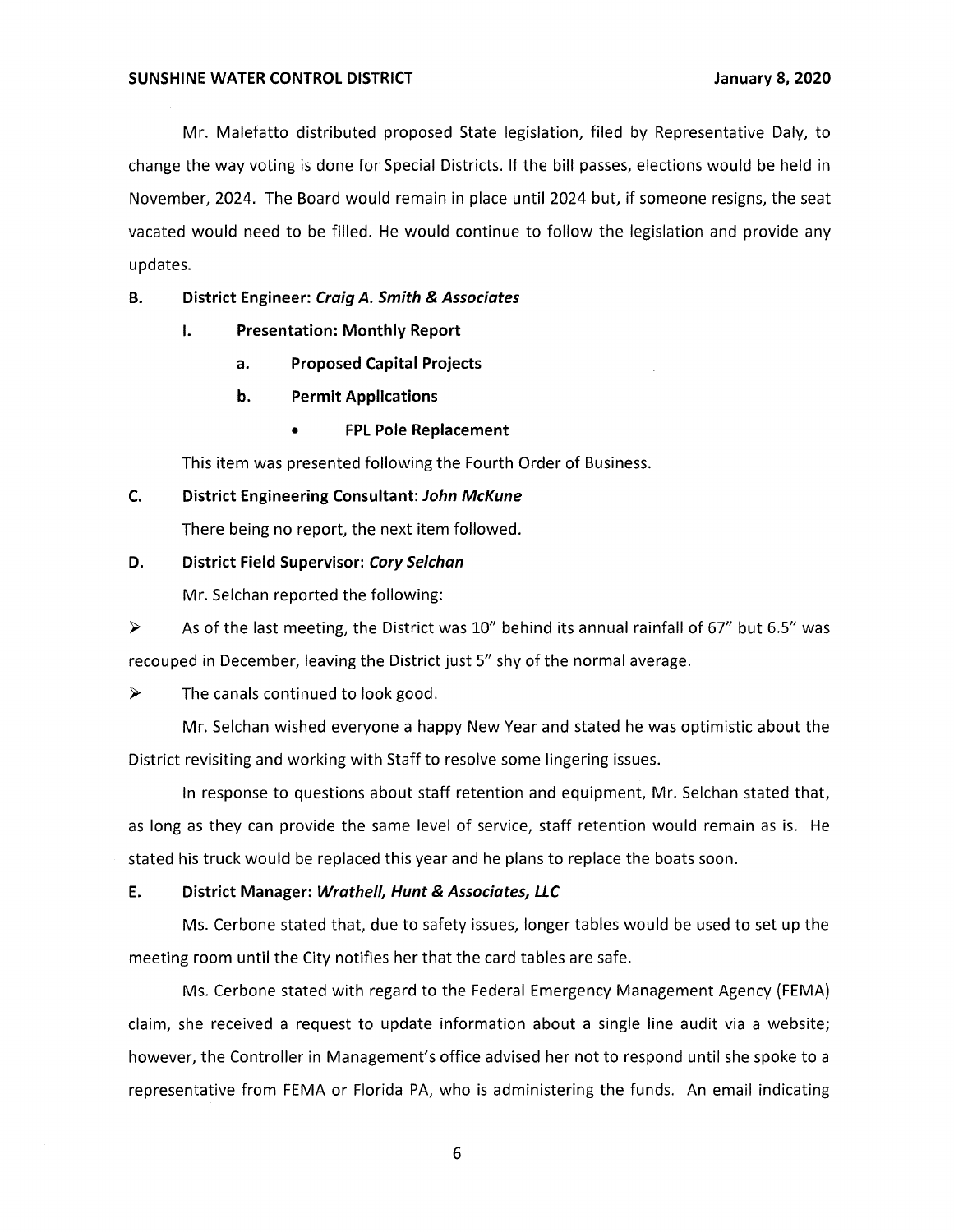### **SUNSHINE WATER CONTROL DISTRICT January 8, 2020**

the District would receive a substantial amount of money was received but no funds were received yet.

Ms. Cerbone stated Mr. Tornincasa's seat is up for election at the March Landowners' meeting and provided alternatives due to the inability to assemble a quorum. Discussion ensued regarding cancelling meetings, changing dates, the Governor's authority to designate a candidate if no one qualifies, etc. The consensus was for Ms. Cerbone to find out if Mr. Tornincasa intends to run again and also find interested candidates to run.

**On MOTION by Mr. Morera and seconded by Mr. Prudhomme, with all in favor, authorizing Staff to reschedule the March 11, 2020 Landowners' and Regular Meetings to March 17, 2020, and advertise accordingly, was approved.** 

Ms. Cerbone distributed the draft door hanger for homes on or around  $82^{nd}$  Street regarding new and existing vegetation obstructing the District's right-of-way (ROW) and a draft letter to specific homeowners to remove items within the next month or so. Due to items in the upcoming agenda, she asked the Board to reconsider the earlier decision to send them out since the request being made was not because they have ongoing construction projects. The consensus was to postpone the notice to allow Supervisors time to tour the area and evaluate the situation.

### • **NEXT MEETING DATE: February 12, 2020 at 6:30 P.M.**

### o **Quorum Check**

Supervisors Morera and Prudhomme confirmed their attendance, in person, at the February 12, 2020 meeting.

### **TENTH ORDER OF BUSINESS** Adjournment

There being no further business to discuss, the meeting adjourned.

**On MOTION by Mr. Morera and seconded by Mr. Prudhomme, with all in favor, the meeting adjourned at 8:35 p.m.**